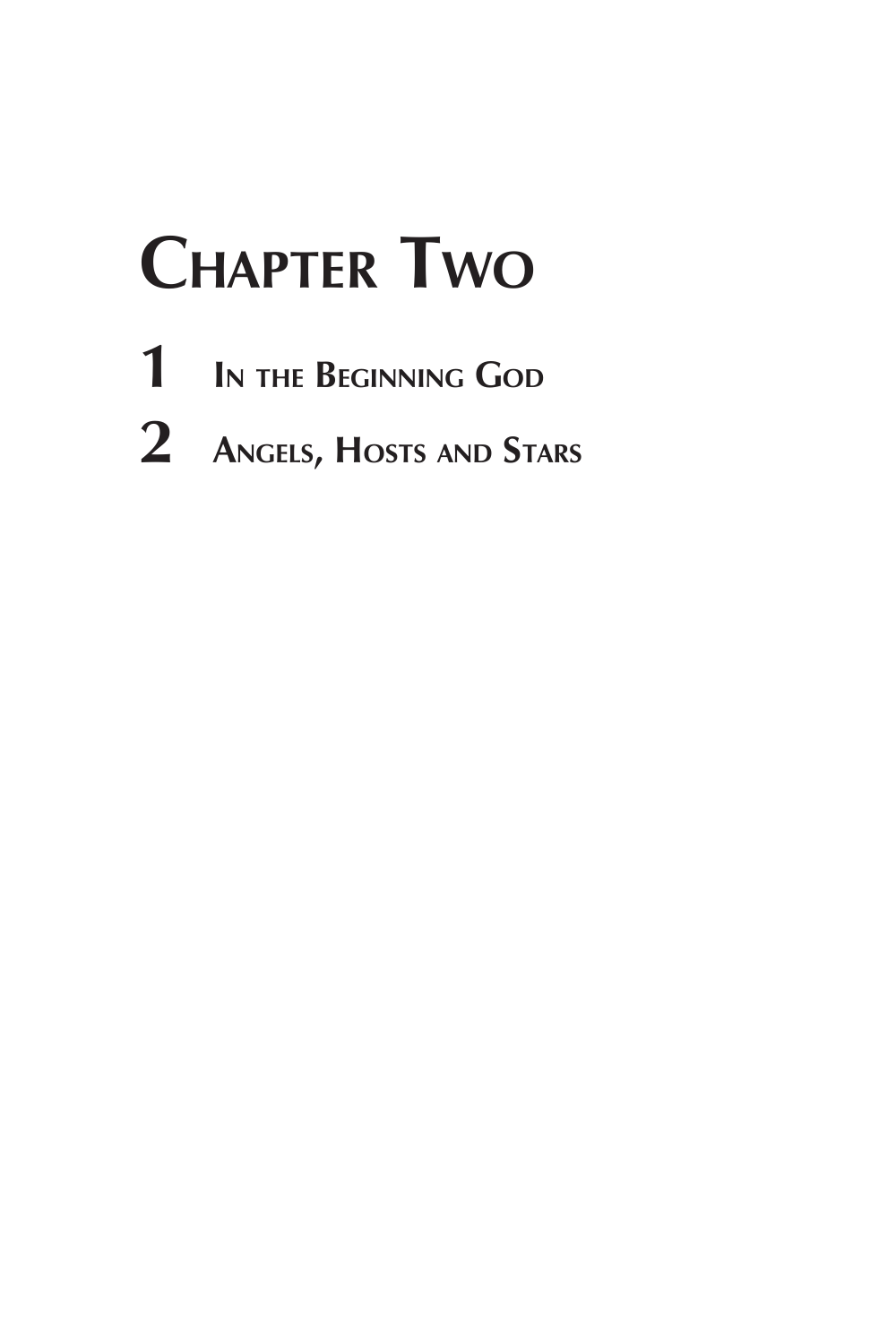### **1 In the Beginning God…**

The Bible starts with four very profound words:

*In the beginning God*… Genesis 1:1 NASB

There are no opening arguments for the existence of God—it is assumed he exists. God is just *there*.

### **ETFRNAL**

God has been *there* all along. God existed before plants, animals and people, before the earth and the universe. He had no beginning and he will have no end. God has always been and will always be. The Bible says that God has existed from everlasting past to everlasting future. God is eternal.

*Before the mountains were born or you brought forth the earth…from everlasting to everlasting you are God. Psalm 90:2 NIV*

The concept of an eternal God is difficult for us to grasp. It's so troublesome to our intellect that often we file it in our cranium under the label *impossible*. But there are illustrations to help our comprehension. For example, we can compare eternity with the cosmos.

Most of us can fathom our solar system—the sun surrounded by orbiting planets. We know it's vast, but space probes have made the farthest distances seem reachable. But go a step further and begin to measure the universe. If we were to climb into a



spaceship and travel at the speed of light, we would circle the earth *seven times in one second*! How did you enjoy your tour? A little brisk, perhaps? Heading out into space at the same speed, we would pass the moon in two seconds, the planet Mars in four minutes, and Pluto in five hours. From there you are off into our galaxy—the MILKY WAY.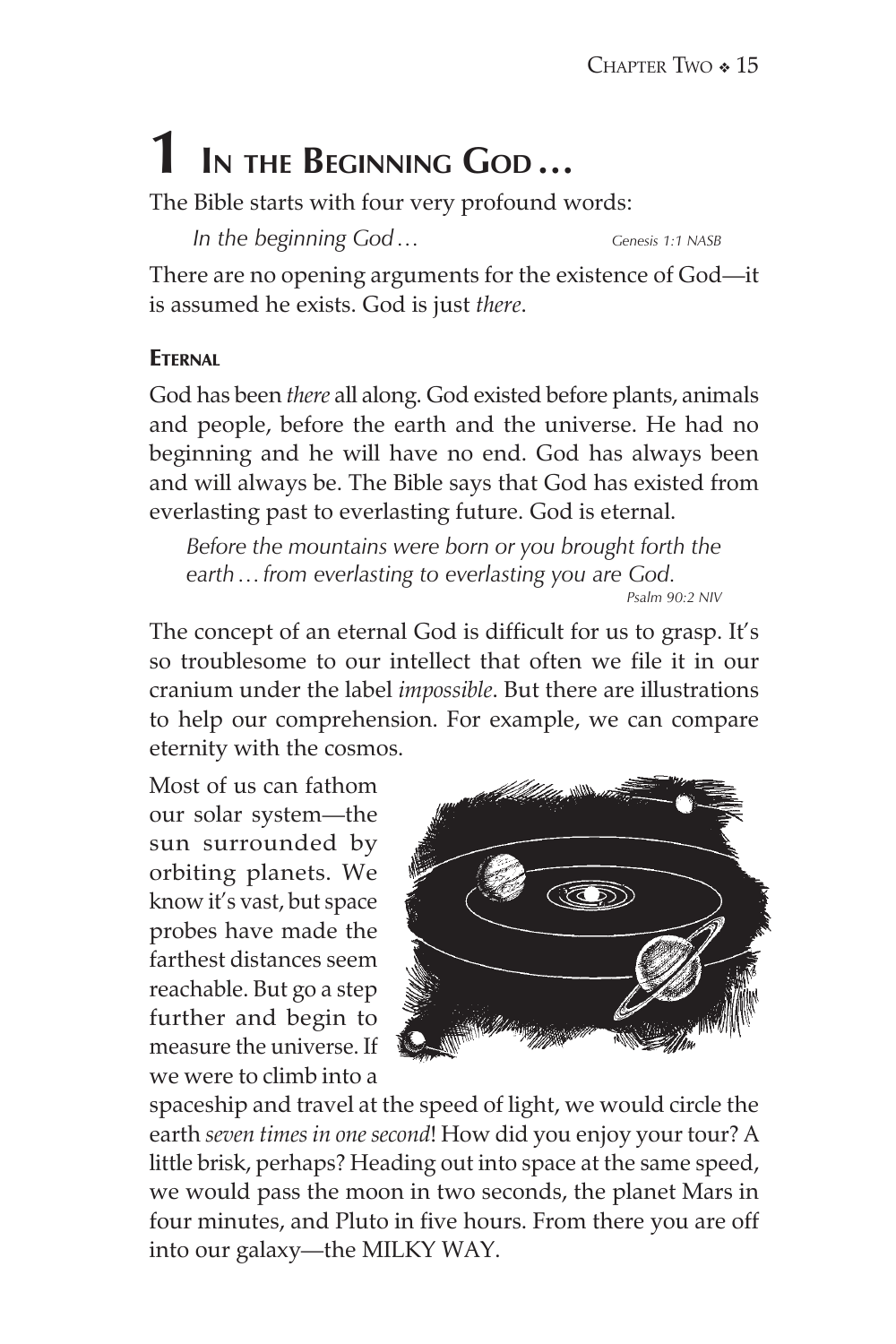**At the speed of light you circle the earth seven times in one second…**

**…pass the Moon in two seconds…**

> **…and Pluto in five hours.**

**…Mars in four minutes…**

**At the speed of light, you will reach the closest star in 4.3 years**, which means each second of those years you travel 186,000 miles or 300,000 kilometers—a total distance equivalent to 25,284,000,000,000 miles or 40,682,300,000,000 kilometers.

Our star, the sun, is near the edge of the Milky Way Galaxy. Our entire Solar System with its orbiting planets could fit in this box.

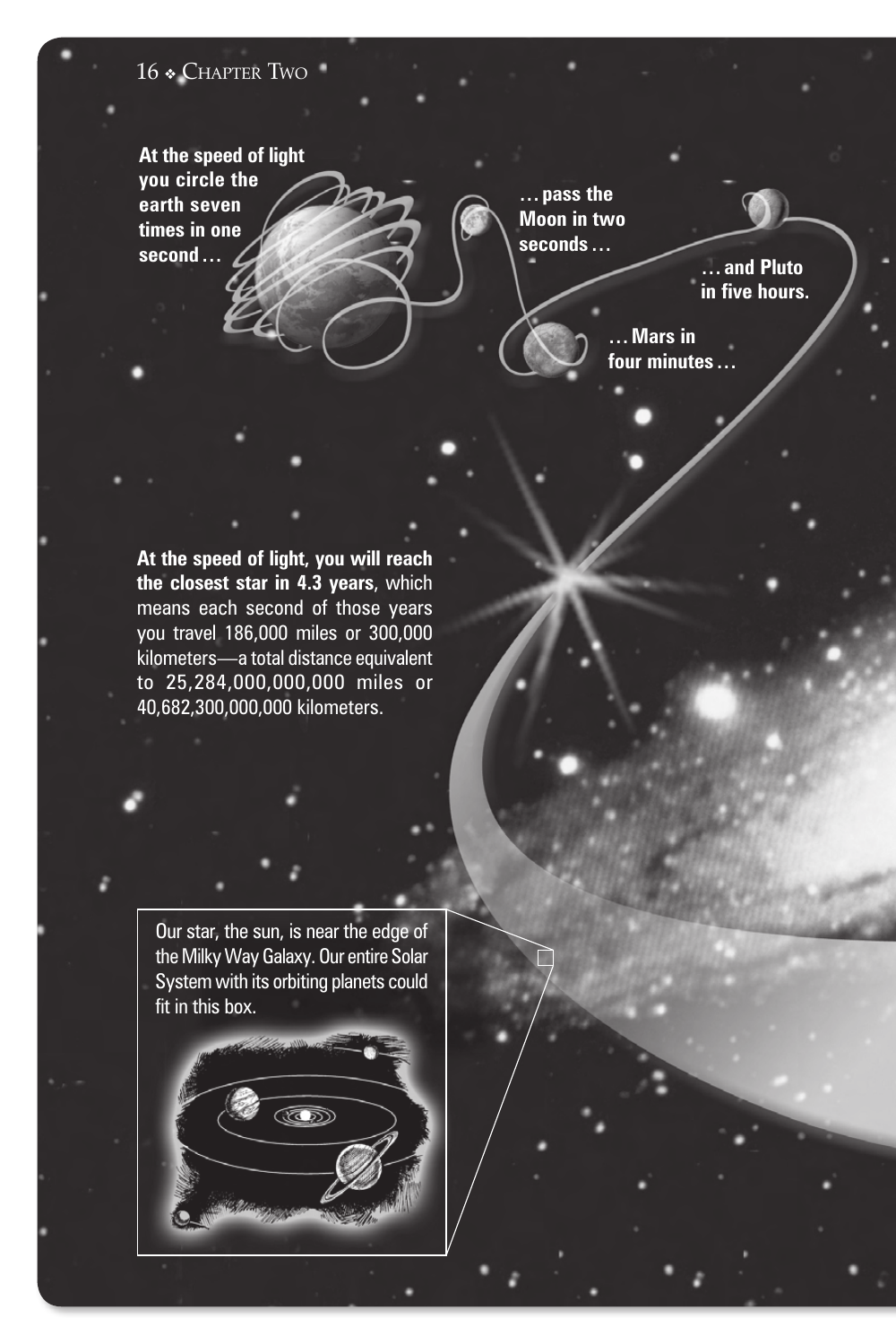### **The Milky Way Galaxy**<sup>1</sup>

The band of stars you see in the night sky is part of a gigantic family of stars called the Milky Way Galaxy. Traveling at the speed of light, it would take 100,000 years to cross it from one side to the other. There are an estimated 100 billion galaxies in the Universe, many comprising billions of stars. Galaxies come in clusters and super-clusters. There are about twenty galaxies in our cluster, and thousands of galaxies in our super-cluster.

> **Want a star named after you?**<sup>2</sup> Based on the present population of the earth, you could have 16 *galaxies* named after you. That means *billions* of stars could carry your name!

**At the speed of light, you will reach the next closest galaxy in 2,000,000** 

**years… …and the next closest cluster of galaxies in 20,000,000 years.**

**At this point you have only begun to travel the Universe.**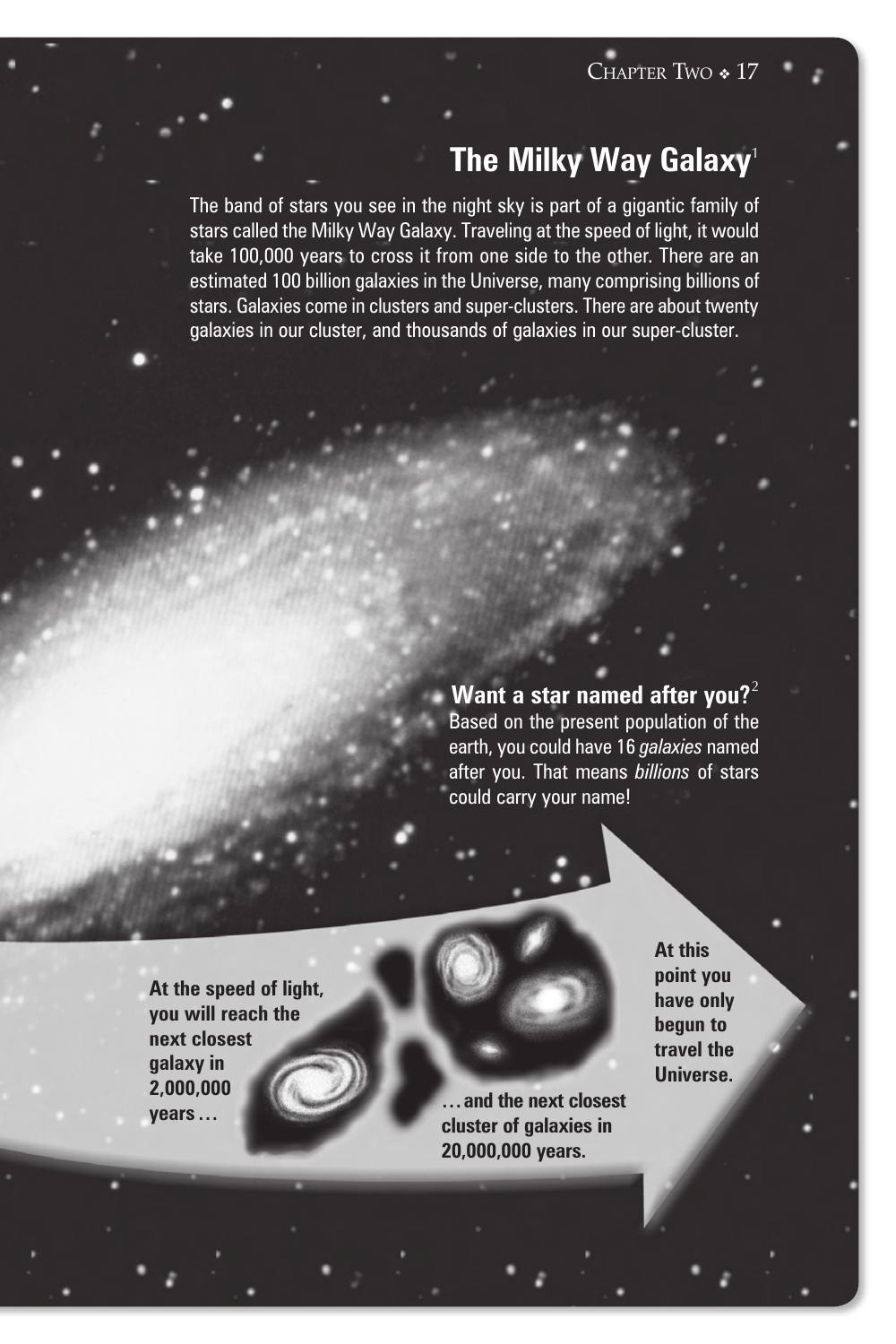Yes, the thought of an eternal God is difficult to grasp, but so is the vastness of our universe. Both are mind-boggling, yet both are real. The Bible speaks emphatically on this point. God's eternal existence is such an inherent part of his nature that the Bible refers to it as his name…

*…the name of the LORD, the everlasting God. Genesis 21:33 KJV*

### Many Names

God has many names or titles, each declaring something about his character. We will look at three:

### 1) I Am

*God said…"I AM WHO I AM." And he said, "Say this…'I AM has sent me to you.'" Exodus 3:14 ESV*

The closest one can get to an explanation of this statement is this: *I Am the One who is* or *I Am the self-existent one.* God exists by his own power.

We need food, water, air, sleep, light—an endless supply of essential items to live—but not God. He requires nothing, nothing at all! He is the *self-existent one*, the *I Am.*

### 2) LORD

The title *I Am* is not commonly used in the Bible because its meaning is embedded in the word LORD.

*No one is like you, O Lordalda vou are great, and your name is mighty in power. Jeremiah 10:6 NIV*

The name *Lord* not only highlights God's eternal self-existent state, but also focuses our attention on his position—a position that is higher than all others. He is LORD of lords.

### 3 ) The Most High

This name ties in with the name *LORD* by emphasizing God's role as a sovereign ruler.

*Let them know that you, whose name is the LORD—that you alone are the Most High over all the earth. Psalm 83:18 NIV*

Just as ancient empires had absolute leaders or sovereigns who reigned over their domains, so God is King of the universe, the God Most High.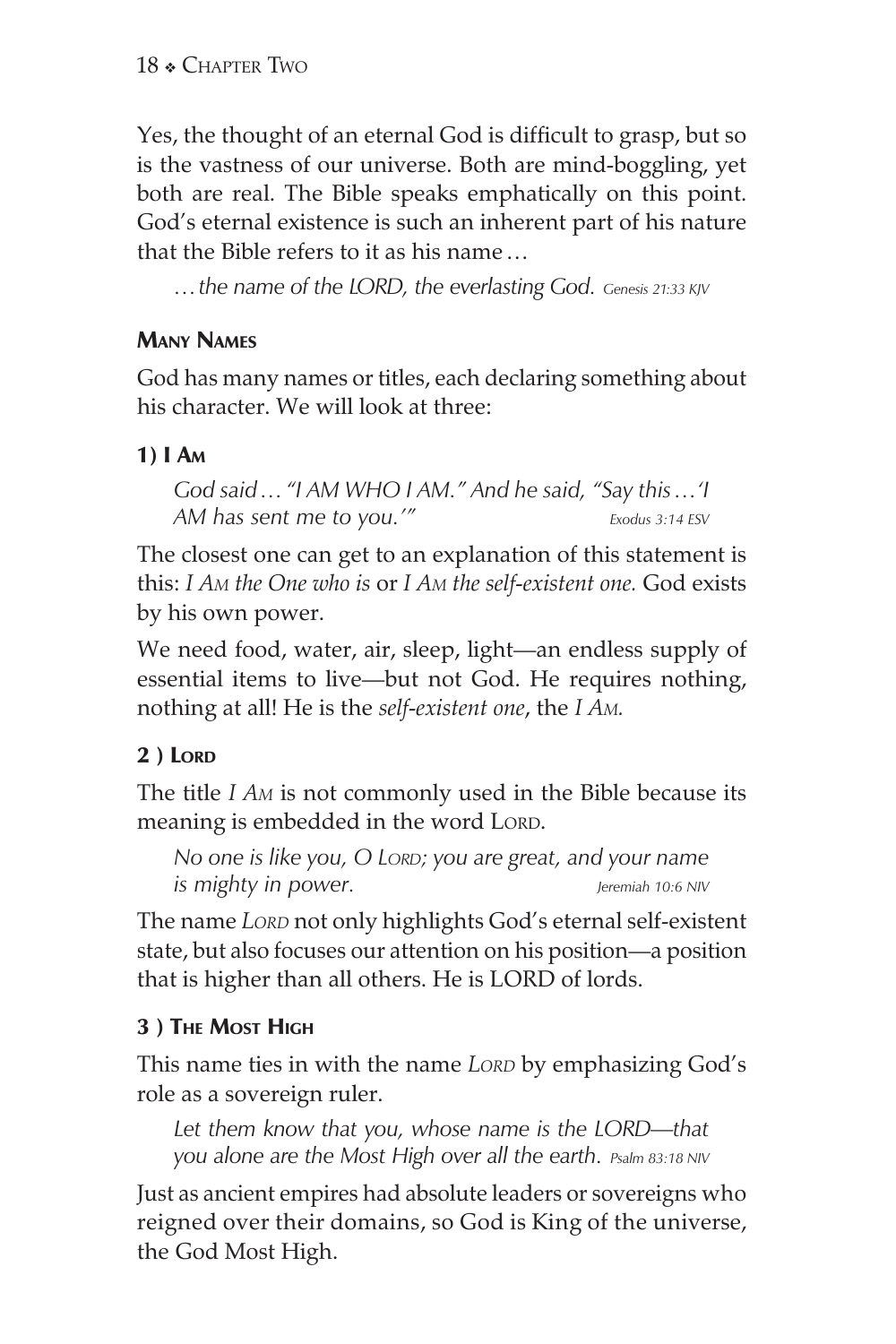Even the word *God* itself emphasizes his position as supreme ruler. The word *God* means *strong one, mighty leader, supreme Deity.*

The idea of God as king may conjure up an image of an old man seated on a gold throne floating somewhere in the stratosphere. The Scripture nowhere illustrates God as an old man, but it does refer to God's throne—not ensconced in a cloud—but rather in a *holy temple* situated in Heaven.

*The LORD is in his holy temple; the LORD is on his heavenly throne. He observes the sons of men; his eyes examine them. Psalm 11:4 NIV*

God rules from Heaven. We don't know much about this place called *Heaven*, but the little we do know is incredible. We will discuss this in greater detail later on, but for now it is enough to know that God is the supreme Ruler.

### ONLY ONE GOD

The term *The Most High* speaks of God's unique place in the universe. There is no one else like him. He stands alone, the sovereign Lorp of all.

*I am the LORD, and there is no other; Besides Me there is no God. Isaiah 45:5 NASB*

*Before Me there was no God formed, And there will be none after Me. Isaiah 43:10 NASB*

There is no hierarchy of gods, with one big God ruling the roost as it were. No other gods exist *out there,* whether selfexistent or created.

*This is what the Lord says…"I am the First and the Last; there is no other God." Isaiah 44:6 NLT*

The Bible is emphatic—there is only one God.

### **A SPIRIT**

Before we leave this subject, we need to understand one last thing. The Bible tells us that God is invisible because he is a spirit.

*God is spirit… John 4:24 NASB*

You can't see a spirit because it doesn't have flesh and bones like we do. But just because you cannot see somebody doesn't make that person any less real.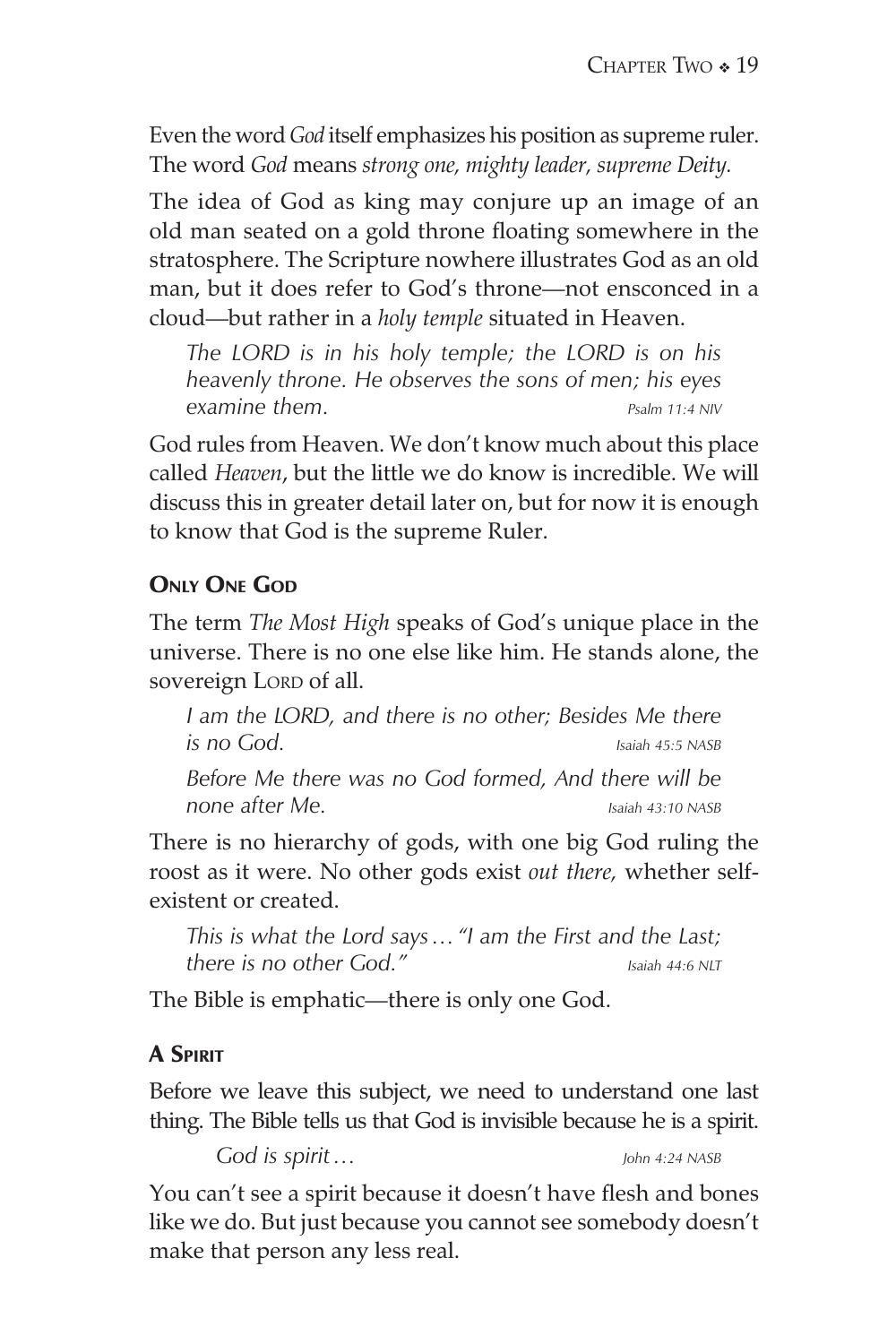Think of a funeral of a friend who has died. If the casket was open, you may have looked at the body. The body was there, but where was your friend? He was gone; your friend's spirit was no longer present. When we look at someone, we only see their house, the human body—we don't actually see the real person, the spirit.

We will see that the Bible indicates in many different ways that man's spirit starts at a point in time and then lives on forever. But God is different; he never had a beginning and he will never end. He is the only eternal spirit, living from everlasting past to everlasting future.

**God:**

He is a **spirit** He is **eternal.**  He is the *I Am*—the self-existent one. He is **the** *God Most High*, the Sovereign Ruler of all. He is the **only God**.

And that's the way it was—*In the beginning…*

## **2 Angels, Hosts and Stars**

God's first creative act is scattered across the pages of the Bible. You can pull together enough information to answer rudimentary questions, but that is where it stops. The Bible is not written to satisfy man's endless curiosity. It gives basic information on some events, but when it comes to further details, the pages fall silent. This is precisely the case with the subject of spirit beings.

### **NAMES**

The Bible calls spirits by many different names—some singular, some plural. We often call them angels, but the Bible uses many terms to define them: cherubim, seraphim, angels, archangels,

morning stars—the list goes on. Collectively they are referred to as multitudes, hosts, or \*stars.

*The host of heaven worships You.*

*Nehemiah 9:6 NKJV*

They may all have personal names but only a few are mentioned, such as Gabriel and Michael.

\*Not to be confused with stars in the night sky. Context reveals which meaning is in question.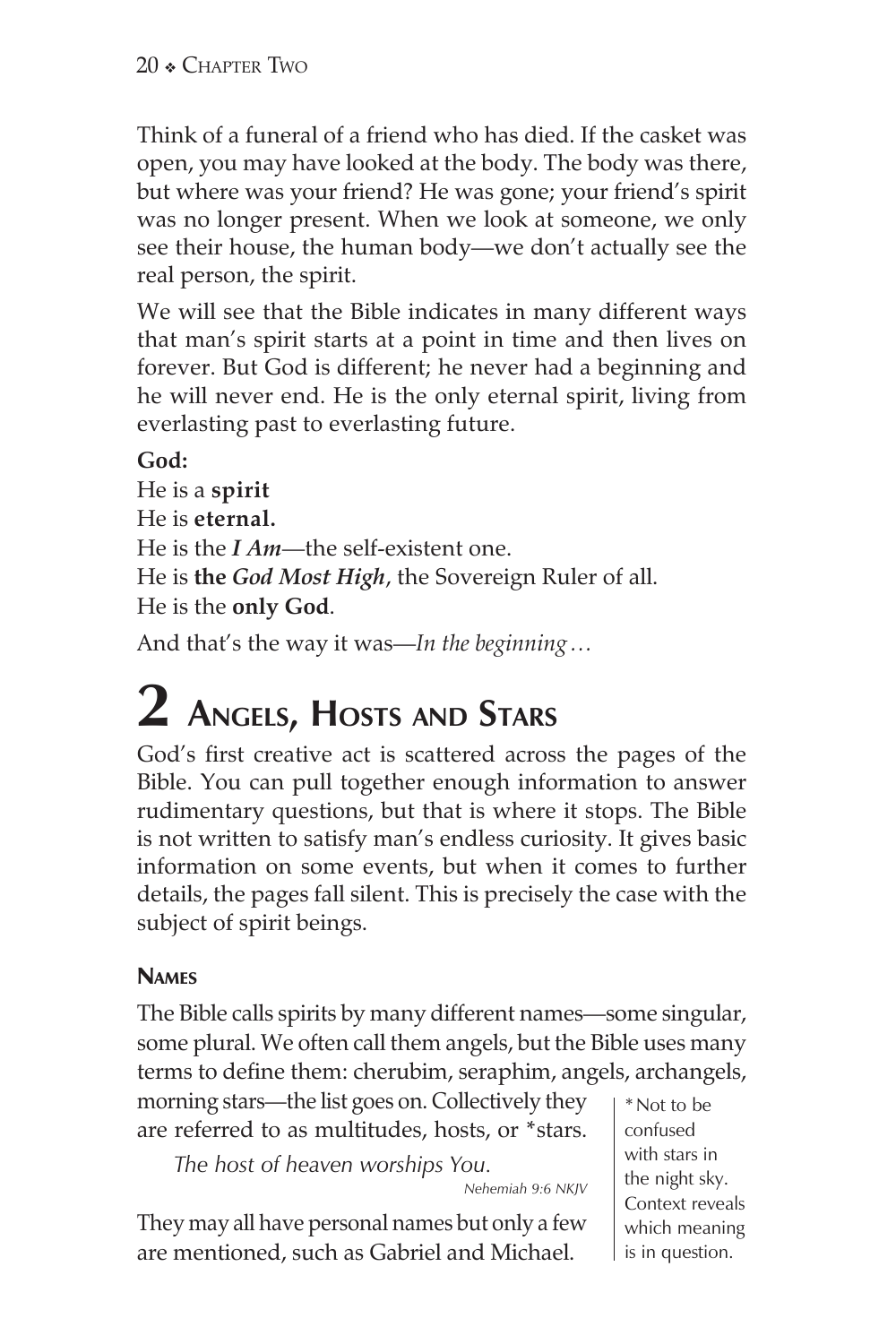#### Invisible, Innumerable

As with God, spirits are invisible, having no bodies of flesh and blood like you and me. Even though we can't see them, they must be everywhere. The Bible indicates that there are…

*…thousands upon thousands of angels… Hebrews 12:22 NIV*

The idiom used to number just those surrounding God's throne communicates an unfathomable sum.

*Then I looked and heard the voice of many angels, numbering thousands upon thousands, and ten thousand*  times ten thousand. They encircled the throne…<br><sup>Revelation 5:11 NIV</sub></sup>

#### **SERVANTS**

The angelic beings were created to serve God and do his pleasure. They are called ministering spirits.

*Praise the LORD, you his angels, you mighty ones who do his bidding, who obey his word. Praise the LORD, all his heavenly hosts, you his servants who do his will. Psalm 103:20–21 NIV*

*Are not all angels ministering spirits sent to serve…? Hebrews 1:14 NIV*

The word *angel* is derived from the Greek term, meaning *messenger* or *servant.* Because God created them, they belonged to him and were to do whatever God asked them to do.

### Creator–Owner

The concept of the creator also being the owner has lost its strength in our industrialized, money-driven economy. I remember walking through a tribal village in Papua New Guinea. Every item I asked about—*"Whose paddle is this? Whose canoe is that?"*—elicited a response that designated an owner. Upon inquiring how they knew who the owner was, they looked at me incredulously. *"Well, the owner is the one who made it!"* The creator-owner connection was very strong. When I questioned them if it would be all right for me to break a paddle, they were just as emphatic that it would not be a good idea—unless I wanted to have trouble with the creator-owner. Taking it a step further, I asked if it was acceptable for the owner to break it. They gave a tribal shrug and a nod*: "It's okay for the owner to break it—he made it."*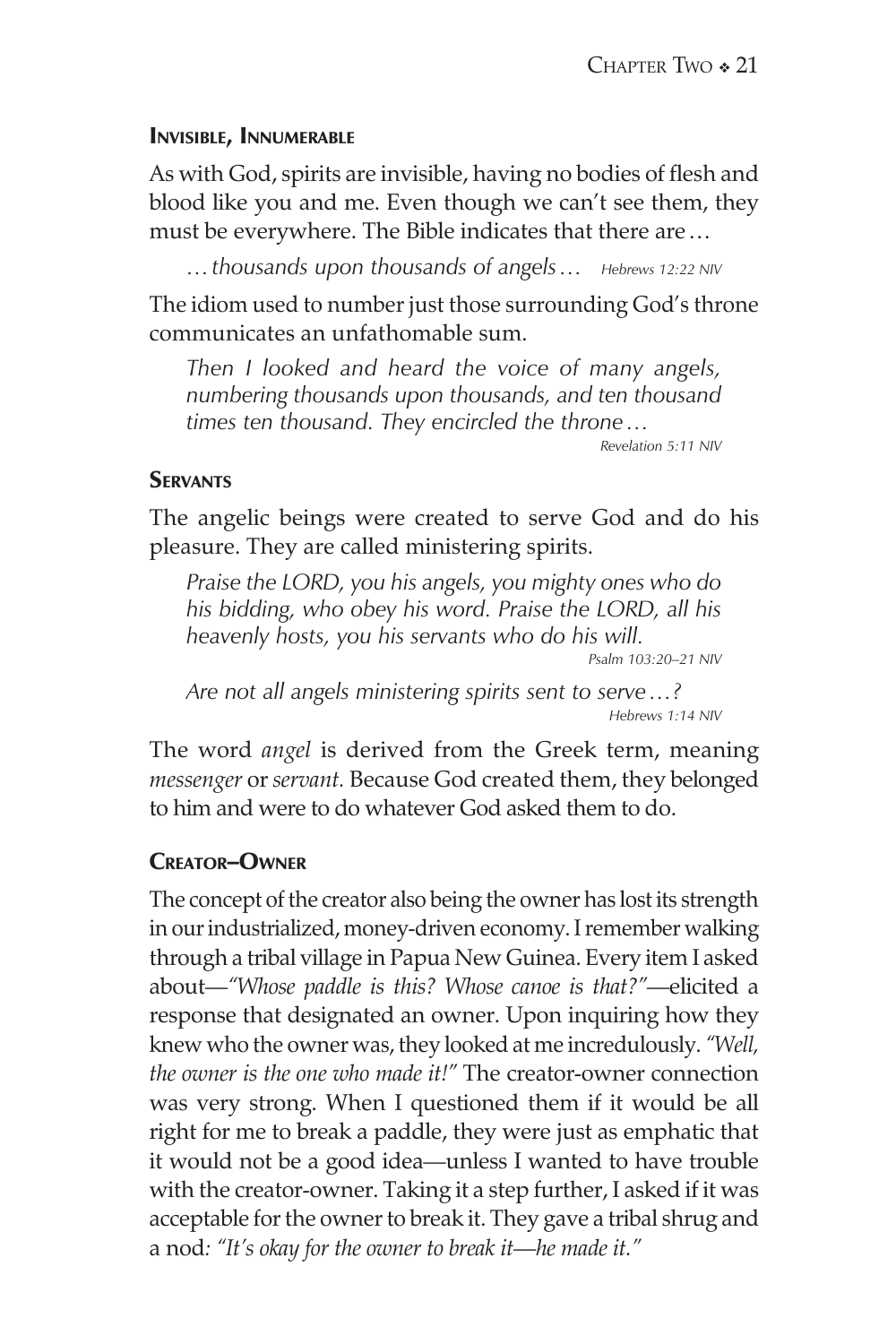God created the angels and so it was not out of place for them to be considered his possessions. And since they belonged to him, they were to do his bidding—as his servants and messengers. This was not some ancient form of servitude. There are no parallels here to forced bondage. The angels could have had no better Creator-Owner.

### Extraordinary Intellect and Power

To carry out his directives, God created the angels with great intellect and power. Some of these angelic beings had more capability than others. The angels were created as perfect beings, without any evil. But they weren't robots either; they each had a will which gave them the ability to choose.<sup>3</sup>

### SIMILAR RUT DIFFERENT

Angels share some similarities with man, though man is not nearly as powerful or intelligent. The Bible says that God made man…

*…a little lower than the angels… Psalm 8:5 NKJV*

Though similar, angels are distinct from man. They never die.<sup>4</sup> They neither marry nor reproduce.<sup>5</sup> Though normally unseen, on certain assignments they make themselves visible. When they talk to man, the language they use is understandable to the hearer.

### **THE ANOINTED CHERUB**

The most powerful, the most intelligent and the most beautiful spirit ever created was a cherub. His name is translated as *Lucifer*, 6 which means *shining one* or *morning star*.

... O Lucifer, son of the morning! Isaiah 14:12 NKJV

Lucifer was referred to as an anointed cherub. The meaning of the word *anointed* has its origins in the ancient rite of pouring oil on someone or something to set it apart to God for a special task. This act was considered sacred and not to be taken lightly.

*You were anointed as a guardian cherub, for so I ordained you. You were on the holy mount of God…You were blameless in your ways from the day you were created… Ezekiel 28:14–15 NIV*